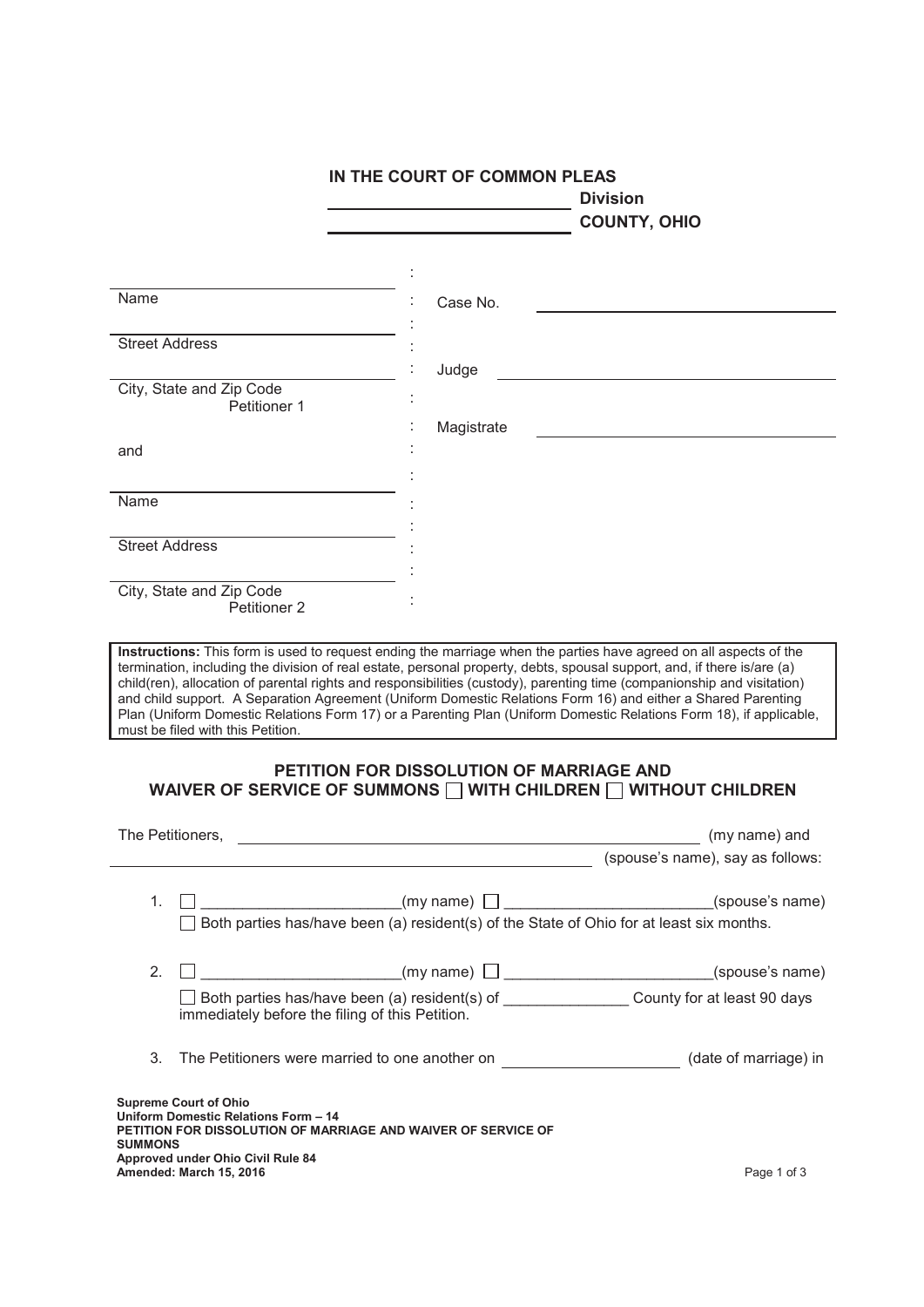**EXECUTE:** (city or county, and state).

4. Check all that apply:

There is/are no child(ren) expected from this marriage or relationship. There is/are child(ren) expected from this marriage or relationship and the approximate due date is:\_\_\_\_\_\_\_\_\_\_\_\_\_\_\_\_\_\_\_\_\_\_\_\_\_\_\_\_\_\_\_\_\_\_\_.  $\Box$  There is/are no child(ren) from this marriage or relationship. □ The Petitioners are parents of \_\_\_\_\_\_\_\_\_\_\_\_\_\_ (number) child(ren) from this marriage or relationship. Of the child(ren), \_\_\_\_\_\_\_\_\_\_\_\_\_\_\_ (number) is/are emancipated adult(s) and not under any disability. The following (number) of child(ren) is/are minor child(ren)and/or mentally or physically disabled and incapable of supporting or maintaining themselves (name and date of birth of each child): **Name of Child Date of Birth**  $\Box$  I am not the parent of the following child(ren) who was/were born during the marriage (name and date of birth of each child):  $\Box$  My Spouse is not the parent of the following child(ren) who was/were born during the marriage (name and date of birth of each child):

- 5.  $\Box$  The following child(ren) of this marriage or relationship is/are subject to a custody or parenting order in a different Court proceeding (name of each child and the Court that issued the custody or parenting order):  $\qquad \qquad \qquad$
- 6. The Petitioners have entered into a Separation Agreement which is attached. If Petitioners have (a) minor child(ren) (select one):
	- $\Box$  The Petitioners have agreed to a Parenting Plan which is attached.
	- $\Box$  The Petitioners have agreed to a Shared Parenting Plan which is attached.
- 7. The Petitioners further say as follows:
	- $\Box$  We are both over 18 years of age.
	- $\Box$  We are not under any legal disability.

**Supreme Court of Ohio Uniform Domestic Relations Form – 14 PETITION FOR DISSOLUTION OF MARRIAGE AND WAIVER OF SERVICE OF SUMMONS Approved under Ohio Civil Rule 84 Amended: March 15, 2016** Page 2 of 3